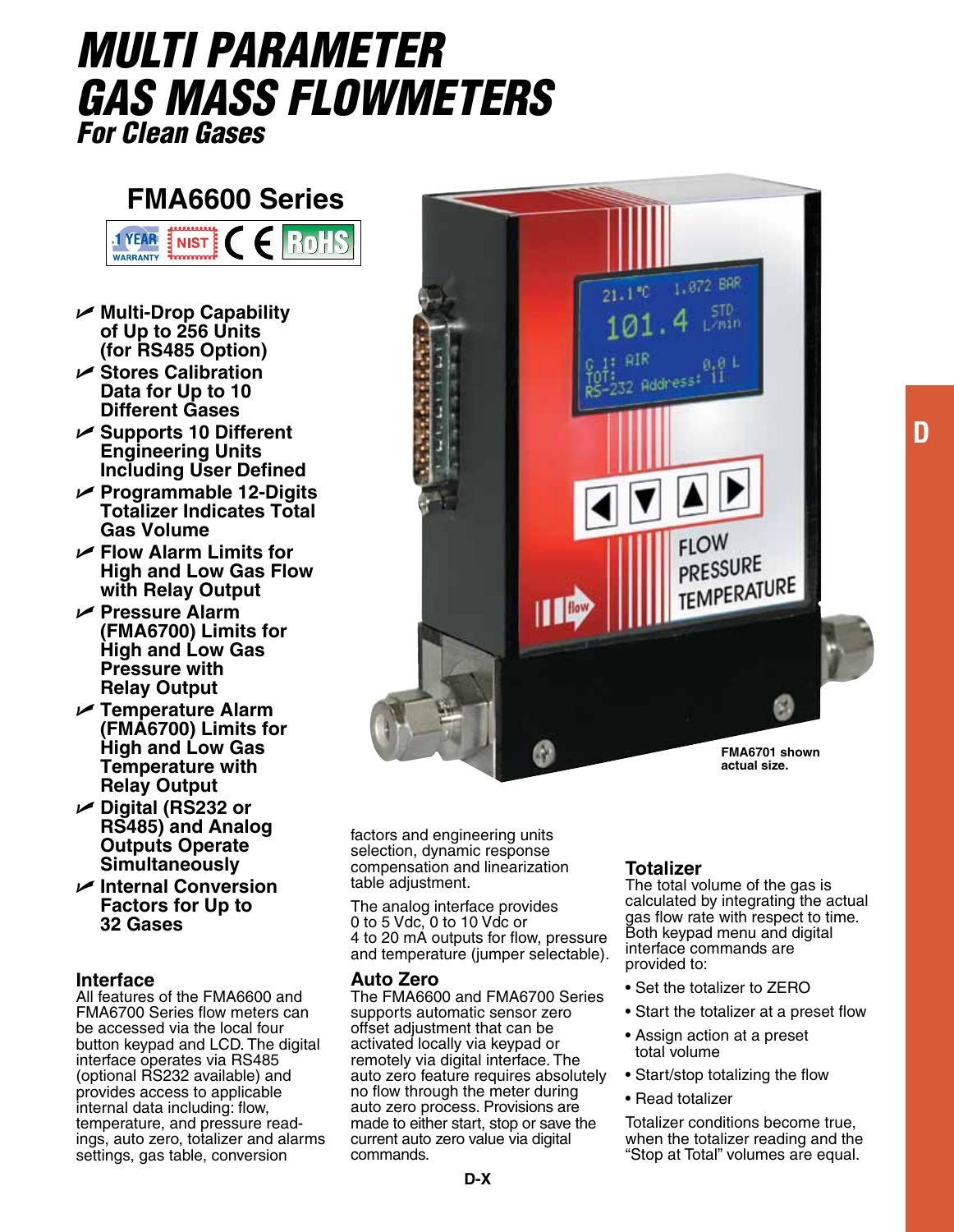## **Flow Alarm**

High and Low gas flow ALARM limits can be preprogrammed via keypad or remotely via digital interface. ALARM conditions become true when the current flow reading is equal or higher/lower than corresponding values of high and low alarm levels. Alarm action can be assigned with preset delay interval (0 to 3600 seconds) to activate the contact closer (separate for High and Low alarm).

## **Pressure Alarm (FMA6700 Series)**

High and Low gas pressure ALARM limits can be preprogrammed via keypad or remotely via digital interface. Pressure alarm conditions become true when the current pressure reading is equal or higher than corresponding values of high pressure alarm settings or equal or lower than corresponding values of low pressure alarm settings. Alarm action can be assigned to activate the contact closer (separate for High and Low pressure alarm).

## **Temperature Alarm (FMA6700 Series)**

High and Low gas temperature ALARM limits can be preprogrammed via keypad or remotely via digital interface. Temperature alarm conditions become true when the current temperature reading is equal or higher than corresponding values of high temperature alarm settings or equal or lower than corresponding values of low temperature alarm settings. Alarm action can be assigned to activate the contact closer (separate for High and Low temperature alarm).

## **Engineering Units**

The flow set points, measured gas flow and associated totalizer data are scaled directly in engineering units via the front panel keypad or digital interface.

The following units of measure are supported: %F.S., L/min, L/h, mL/min, mL/h, SCFH, SCFM, LbPH, LbPM, User Defined EU.

## **Multi-Gas Calibration**

The FMA6600 Series is capable of storing primary calibration data for up to 10 gases. This feature allows the same FMA6600 Series to be calibrated for multiple gases while maintaining the rated accuracy on each.

#### **Standard 10-Point NIST Calibration**

Optional up to 9 additional 10-point calibration may be ordered for additional cost.

#### **Conversion Factors**

Conversion factors for up to 32 gases are stored in the FMA6600 and FMA 6700 Series. In addition the provision is made for a user defined conversion factor. Conversion factors may be applied to any of the ten gas calibrations via keypad or digital interface commands.

## **Contact Closure**

Two sets of dry contact relay outputs are provided to actuate user supplied equipment. These are programmable via local keypad or digital interface such that the relays can be made to switch when a specified event occurs (e.g. when a low or high flow, pressure or temperature alarm limit is exceeded or when the totalizer reaches a specified value).

## **Leak Integrity**

 $1 \times 10<sup>9</sup>$  sccs of Helium maximum to the outside environment.



## **Specifications**

#### **Accuracy:**

**FMA6700:** ±1% of FS including linearity [0 to 50°C and 0.35 to 6.8 bar (5 to 100 psia)]

**FMA6600:** ±1% of FS at calibration conditions [101 KPA (14.7 psia) and 21.1°C (70°F)]

**Pressure Range:** 0 to 6.8 bar (100 psig) (measurement) **Pressure Accuracy:** ±1% of FS

**Temperature Range:** 0 to 50°C (measurement)

**Temperature:** ±1°C accuracy

**Repeatability:** ±0.15% of full scale

**Response Time:** Units up to 10 LPM @ 1 second, units greater than 10 LPM @ 2 seconds to within

±2% of setpoint over 25 to 100% of full scale

**Temperature Coefficient:** 0.15% of full scale/°C or better. **Pressure Coefficient:** 0.01% of full scale/psi

(0.07 bar) or better **Maximum Gas Pressure:** 6.8 bar (100 psig) **Maximum Burst Pressure:** 13.6 bar (200 psig) **Maximum Pressure Drop:** 8 psi (at 100 L/min flow) **Gas & Ambient Temperature:** 5 to 50°C (41 to 122°F) **Output Signals:** Linear 0 to 5 Vdc (3000  $\Omega$  min load impedance); 0 to 10 Vdc (6000  $\Omega$  min impedance); 4 to 20 mA optional (500  $\Omega$  max loop resistance). Maximum noise 20 mV peak to peak.

**Input Power:** May be configured for three different options:  $±15$ Vdc ( $±200$  mA maximum);  $+12$ Vdc (300 mA maximum) optional; +24Vdc (250 mA maximum) optional; Circuit boards have built-in polarity reversal protection. Resettable fuses provide power input protection.

**Materials in Fluid Contact:** 316 stainless steel, FKM O-rings. EPDM or Perfluoroelastomer O-rings optional **Connections:**

**Models >= 15 LPM:** Standard ¼" compression fittings Models 20 to 50 LPM: Standard <sup>1/4</sup> compression fittings **Models 60 to 100 LPM:** Standard <sup>3/</sup> compression fittings

**Display:** 128 x 64 graphic LCD with backlight (up to 8 lines of text) **Calibration:** Standard one 10 points NIST calibration.

Optional up to 9 additional calibrations may be ordered for an additional cost, per gas.

**CE Compliance:** EN 55011 class 1, class B; EN50082-1 **Environmental (per IEC 664):** Installation Level II; Pollution Degree II

**Approximate Shipping Weights: Models up to 15 SLPM:** 1.68 kg (3.7 lb) **Models from 20 to 100 LPM:** 1.97 kg (4.34 lb)